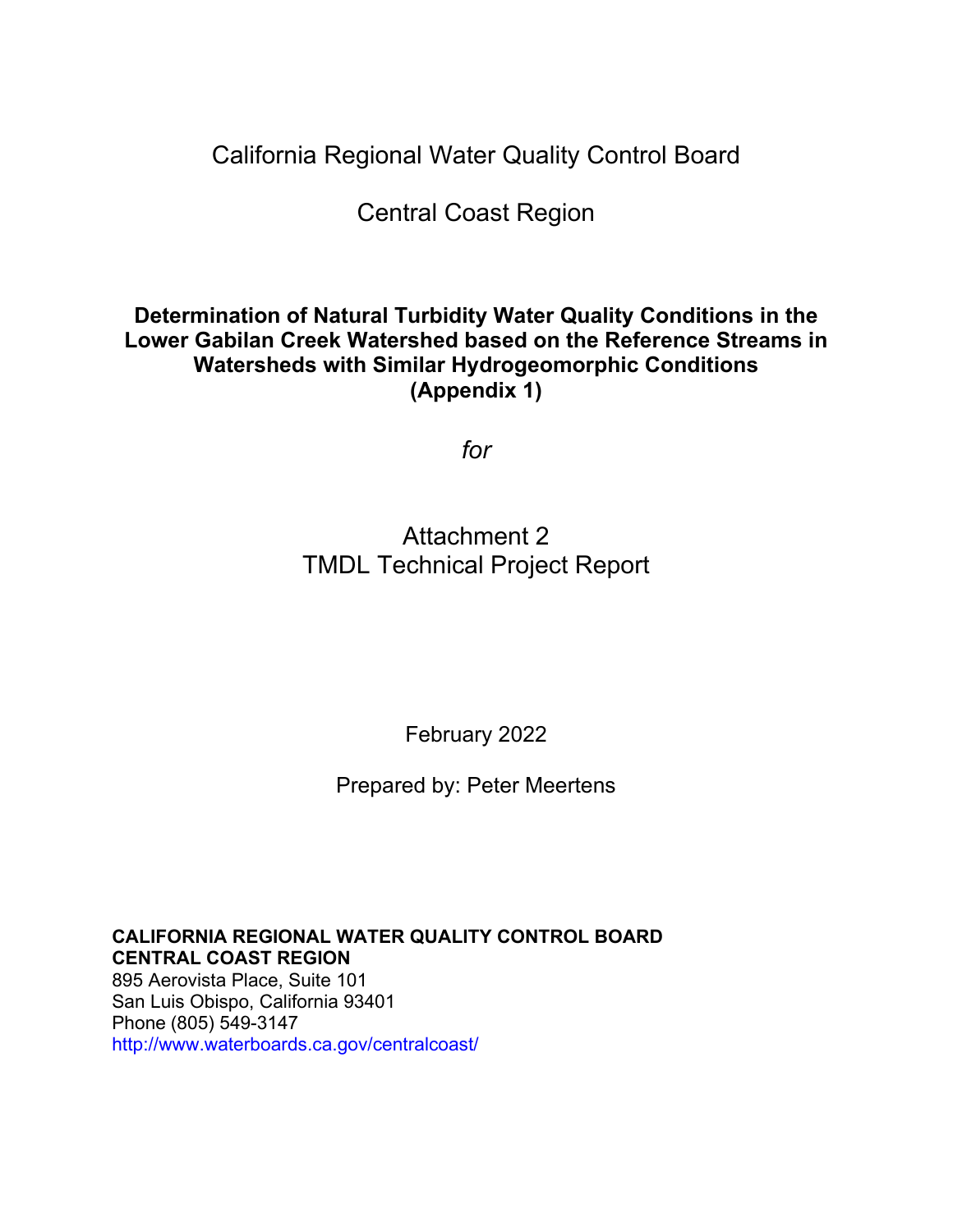#### **Determination of Natural Turbidity Water Quality Conditions in the Lower Gabilan Creek Watershed based on the Reference Streams in Watersheds with Similar Hydrogeomorphic Conditions**

#### **Introduction**

In this appendix to the turbidity TMDL technical report, staff applies a hydrogeomorphic approach to determine natural turbidity reference conditions for the streams in the lower Gabilan Creek watershed. The lower Gabilan Creek watershed is highly impaired for turbidity and the objective of the turbidity TMDL is to restore turbidity water quality to "natural" conditions. Determining natural conditions from water quality monitoring data in the watershed was not possible due to the magnitude of water quality impairments. Instead natural conditions were determined by analyzing monitoring data from reference streams in the Central Coast Region with similar hydrogeomorphic conditions.

#### **Background**

The hydrogeomorphic approach for classifying streams was developed by the U.S. Army Corp of Engineers (ACOE) as part of their nationwide approach for assessing the functions of wetlands for the ACOE 404 regulatory program (ACOE, 1995). The ACOE is directed under section 404 of the federal Clean Water Act to regulate the discharge of dredged or fill materials in "waters of the United States." For the hydrogeomorphic approach, staff selected reference sites by evaluating watershed geomorphic characteristics, hydrology, and land use along with analyzing water quality monitoring data. Based on this approach, turbidity monitoring data were summarized from streams and sloughs in watersheds with similar hydrogeomorphic characteristics to ones in the Gabilan Creek watershed. The Central Coast Region is one of nine hydrologic regions that the divide the State of California. The nine regions divide the state into areas with not only common hydrologic characteristics but generally into areas with common geomorphic features.

The ACOE hydrogeomorphic approach is designed for establishing chemical, physical and biological stream reference conditions for restoration projects based on the conditions of less disturbed reference sites (ACOE, 1995). The hydrogeomorphic classification system is based on the following three factors:

- 1. geomorphic setting
- 2. water source
- 3. hydrodynamics

In this classification system, geomorphic setting is the landform of a wetland, its geological landscape, and its topographic position in the landscape. Categories include depressional, riverine, and fringe. Examples of depressional wetlands in the Central Coast Region include seasonal freshwater marshes and marsh wetlands. Riverine wetlands are associated with a range geomorphic features such as steep uplands or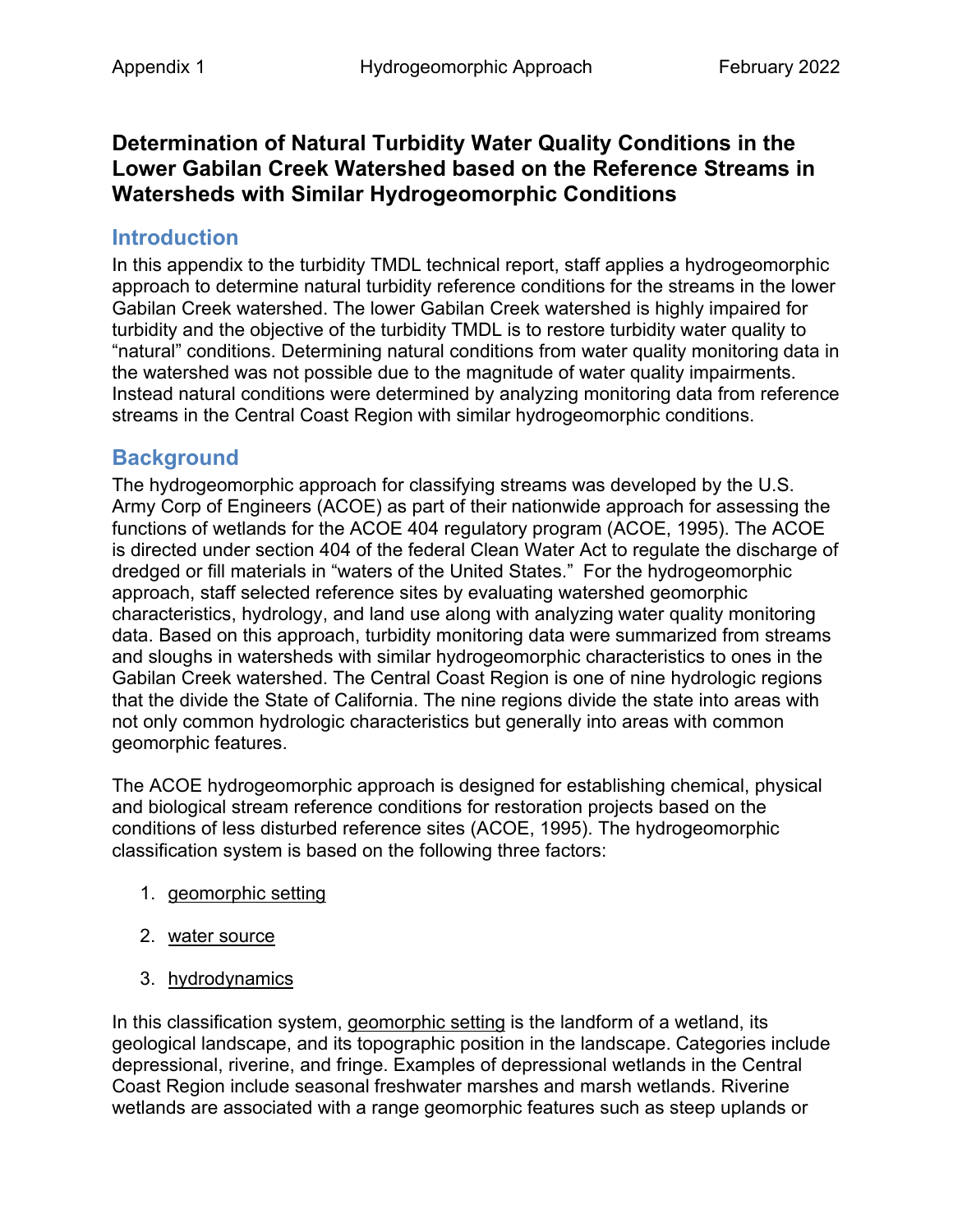low velocity streams in floodplains. Fringe wetlands are found along lakes and estuaries.

Water source is described as the location of water before it enters the wetland and sources include precipitation, lateral upstream or upslope surface flows, and groundwater. Flows can be a combination of all three types such as both groundwater and lateral upstream or upslope surface flow and in some waters may include all three types of flows. Wetlands generally have a dominance of one type of water source.

Hydrodynamics is the energy level of the moving water and the direction of the flow in a wetland. For example, the level of water energy of a wetland on a river floodplain is naturally much lower than a fast-flowing steeper gradient mountain stream. Categories of hydrodynamic direction are illustrated below in Figure 1 and are described as follows.

- a) Vertical Fluctuations are upward and downward movement of water in a wetland normally caused by evapotranspiration and precipitation. Depressional wetlands are examples of waters with vertical fluctuations of water.
- b) Unidirectional Flow are horizontal surface and subsurface flows and energy can vary.
- c) Bidirectional Flow are horizontal across the surface and examples are salt marshes and sloughs. Bidirectional flows are generally low velocity.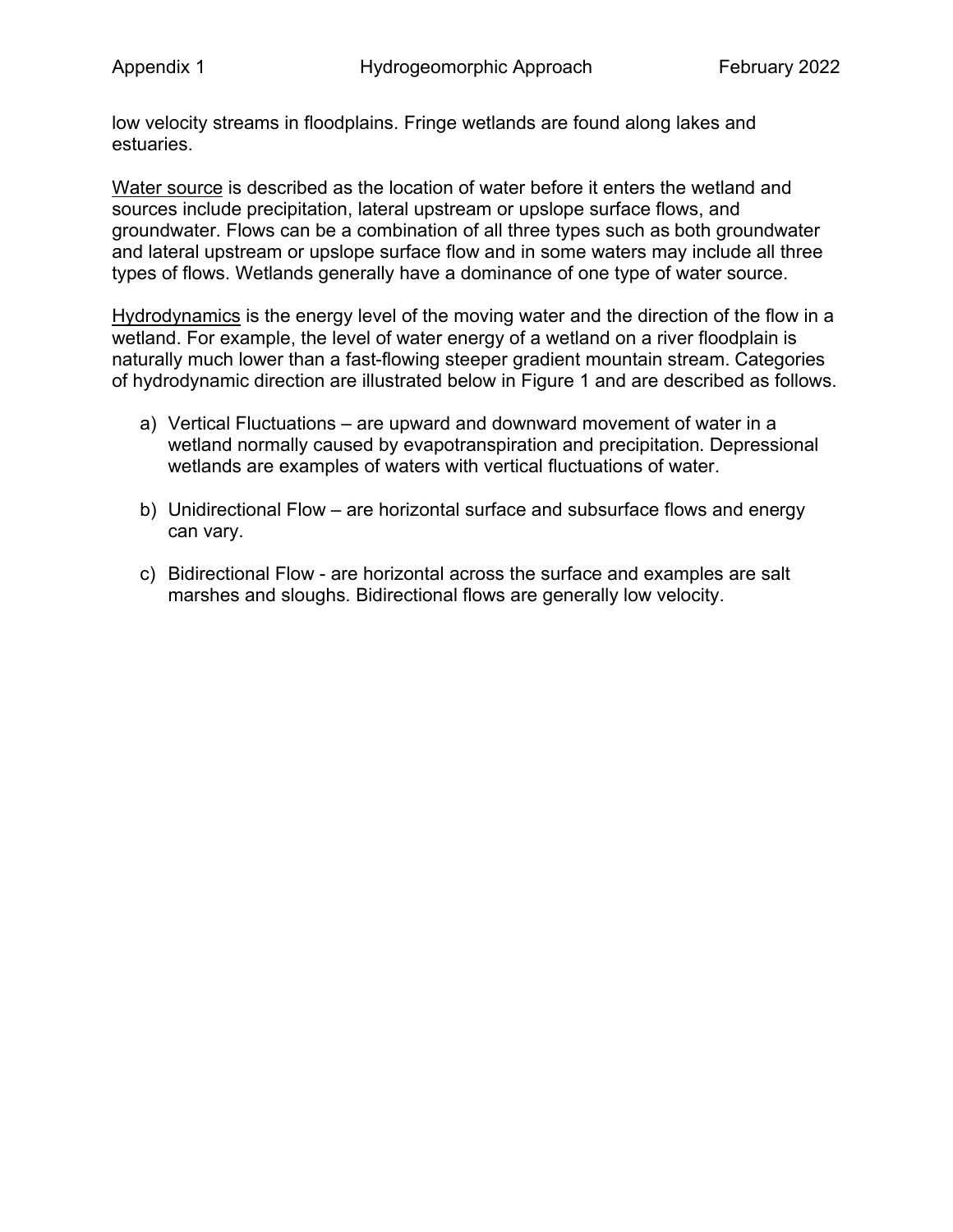

Figure 1. Illustration of categories of hydrodynamics based on dominant flow pattern (source: ACOE, 1995).

### **Methods**

The purpose of this study is to determine natural turbidity water quality levels from reference sites outside of the lower Gabilan Creek watershed using the hydrogeomorphic approach for identifying reference site. The following steps were taken to identify reference sites and summarized turbidity monitoring data.

- 1) Identify the hydrogeomorphic characteristics of wetlands in the lower Gabilan Creek watershed;
- 2) Identify wetlands and watersheds with similar hydrogeomorphic characteristics and identify reference monitoring sites; and
- 3) Compile and summarize monitoring data from reference sites.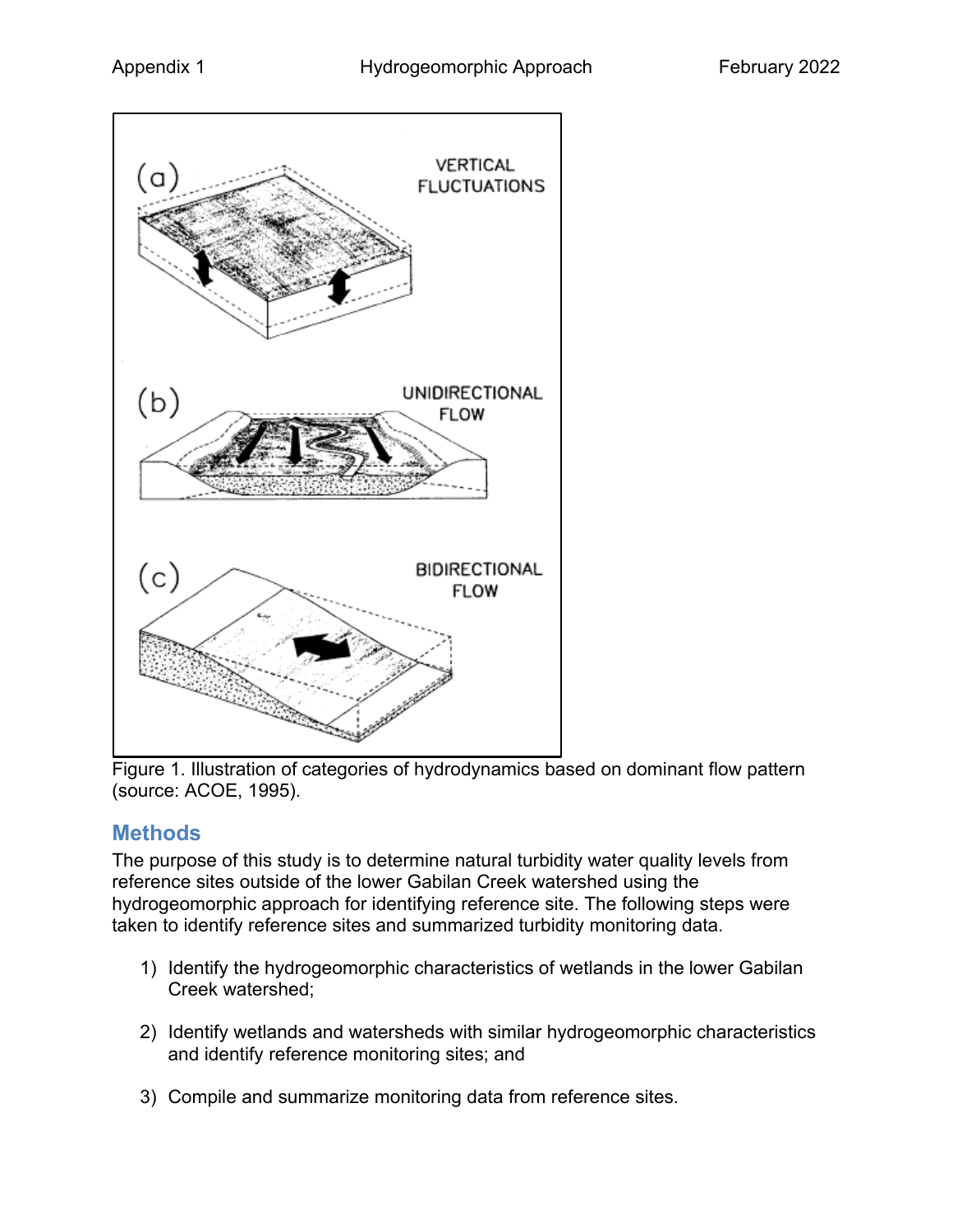#### **1) The Hydrogeomorphic Characteristics of the Lower Gabilan Creek Watershed**

The following is a summary of the hydrogeomorphic characteristics of turbidity impaired waters in the lower Gabilan Creek watershed. Information used to develop this summary is from the watershed section of the TMDL technical report, watershed studies, and from field visits to the watershed. Information was also gathered from discussions with staff and stakeholders knowledgeable of the watershed.

The geomorphic setting of the lower/impaired sections of the Gabilan Creek watershed is flat alluvial valley landform below coastal foothill mountains. Stream channels in the watershed are characterized in a detailed study on the Reclamation Canal watershed (MCWRA, 2005) and the results are of this study are also included in the TMDL technical report.

Streams in in the lower Gabilan Creek watershed are perennial and supported naturally in large part by baseflow, which is groundwater entering streams along, runoff from precipitation. The watershed has natural intermittent stream flows from upland areas that drain to the lower valley. The watershed is highly modified and has anthropogenic inputs from urban stormwater, agricultural tile drains, and large surface water pumps. Surface stormwater runoff occurs after storm events but is enhanced in the watershed due to impervious surfaces in the developed urban and agricultural areas. Although the lower Gabilan Creek watershed is highly modified and has significant anthropogenic inputs, the predominant natural year-round water source in lower perennial streams appears to be baseflow.

In the lower Gabilan Creek watershed, streams generally flow in a northwesterly direction from the Gabilan Mountains towards the ocean across a low gradient alluvial plain. Waters at the base of the lower Gabilan Creek watershed flood plain are naturally slow-moving sloughs. Stream velocities diminish when the streams reach the slough systems at the bottom of the watershed in the Tembladero Slough and the Old Salinas River. The Old Salinas River and lower Tembladero Slough are brackish sloughs with tidal influence and depending on the tides, their flows can be bidirectional. Tide gates separate the Old Salinas River slough at the very bottom of the watershed from Moss Landing harbor and ultimately the Pacific Ocean. The tide gates are very old and separate some tidal inflows but not all and waters in the lower sloughs tend to be saline, which indicates bidirectional flow.

- 1. Perennial riverine wetlands in the lower river reaches of an alluvial part of the watershed with slow moving unidirectional flows. In the Gabilan Creek watershed this type of wetland includes:
	- a. Lower Gabilan Creek
	- b. Natividad Creek
	- c. Alisal Creek
	- d. Salinas Reclamation Canal
	- e. Tembladero Slough (upper reach)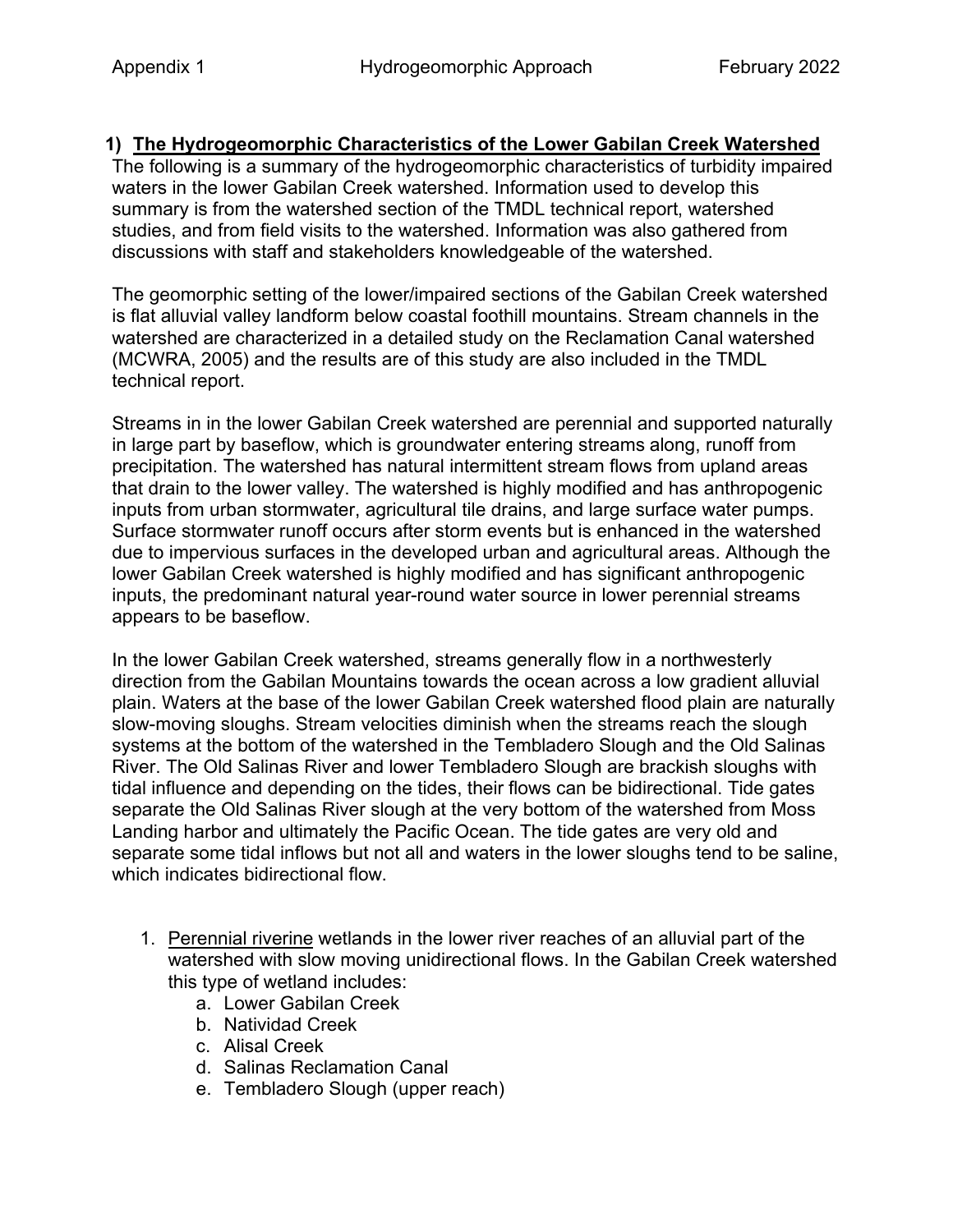- f. Merritt Ditch
- g. Espinosa Slough
- h. Santa Rita Creek
- 2. Sloughs with slow-moving river dominant flows. In the Gabilan Creek watershed, this type of wetland includes:
	- a. Tembladero Slough (lower reach tidally influenced)
	- b. Old Salinas River Channel (tidally influenced)
	- c. Alisal Slough (freshwater slough)

# **2) Identification of Reference Monitoring Sites:**

Reference monitoring sites were select from stream in watersheds with similar hydrogeomorphic characteristics to the Gabilan Creek watershed. The reference sites were identified using a GIS model of the Central Coast Region along with staff knowledge and experience monitoring and assessing central coast streams. Key characteristics analyzed in the GIS model include slope and stream gradients, physical geology, topography, land use, and stream hydrology. Climatic characteristics were not included in the GIS model since the watersheds identified share the same regional coastal Mediterranean climate, which is influenced by their proximity to the Pacific Ocean.

Reference watersheds were identified with similar geomorphology, land use, and hydrology to the Gabilan Creek watershed. These are watersheds with mountainous headwaters draining to alluvial valleys and the valleys have slow moving perennial streams supported by groundwater baseflow along with some year-round anthropogenic inputs. These streams outlet on the coast into estuarine bays. Land uses are mixed with developed irrigated agriculture and urban areas. The surrounding foothills generally have a mix of native plant communities and rangeland. Watersheds identified with these characteristics from north to south in the region include the Pajaro River, San Luis Creek, Pismo Creek, Santa Maria River, Santa Ynez River, and South Coastal watersheds. Reference watershed streams and monitoring sites are listed in [Table 1](#page-6-0) along with their hydrogeomorphic category.

### **3) Results**

Water quality monitoring data from the perennial riverine reference sites are summarized in [Table 2](#page-6-1) and from slough systems are summarized in [Table 3](#page-8-0). Staff analyzed the quartile ranges of the monitoring data at reference sites and summarized the averages of the site quartile values. For example, the monitoring data summary in Table 2 indicates that the perennial stream reference sites have an average year-round median turbidity of 8 NTU, an average dry season median turbidity of 6 NTU, and an average wet season median turbidity of 11 NTU. Monitoring data from slough reference is limited to only two sites that have an average year-round median turbidity of 32 NTU, an average dry season median turbidity of 22 NTU, and an average wet season median turbidity of 37 NTU.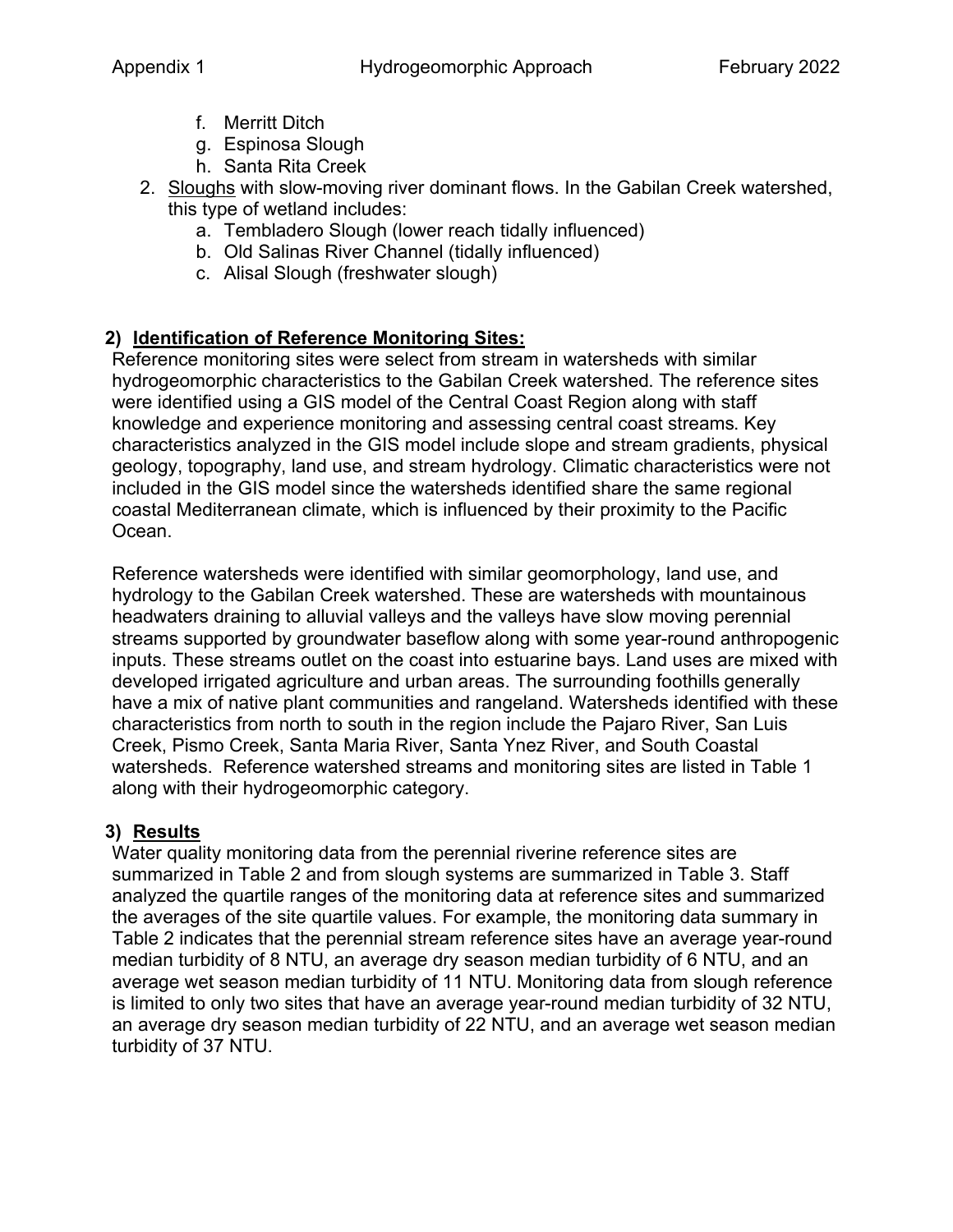| <b>Reference Waterbody</b>                      | <b>Monitoring Site ID(s)</b> | Hydrogeomorphic<br>Category |  |
|-------------------------------------------------|------------------------------|-----------------------------|--|
| <b>Lower Uvas Creek</b>                         | 305CAN, 305CAR               | Perennial riverine          |  |
| <b>Watsonville Slough</b>                       | 305WSA                       | Slough                      |  |
| Lower Pajaro River                              | 305CHI                       | <b>Perennial riverine</b>   |  |
| <b>Salsipuedes Creek</b>                        | 305COR                       | <b>Perennial riverine</b>   |  |
| <b>Lower Llagas Creek</b>                       | 305LCS                       | <b>Perennial riverine</b>   |  |
| San Juan Creek                                  | 305SJA, 305SJN               | <b>Perennial riverine</b>   |  |
| <b>Watsonville Creek</b><br>(Elkhorn Slough)    | 306WAC                       | <b>Perennial riverine</b>   |  |
| <b>Chorro Creek</b>                             | 310CCC, 310TWB               | Perennial riverine          |  |
| San Luis Obispo Creek                           | 310PRE, 310SLB               | <b>Perennial riverine</b>   |  |
| <b>Pismo Creek</b>                              | 310PIS                       | Perennial riverine          |  |
| Oso Flaco Creek                                 | 312OFN                       | Perennial riverine          |  |
| Orcutt Creek (at<br>Highway 1)                  | 312ORI                       | <b>Perennial riverine</b>   |  |
| Lower San Antonio<br>Creek                      | 313SAI                       | Perennial riverine          |  |
| Santa Lucia Canyon-<br><b>Santa Ynez River</b>  | 314SYN, 314SYF               | <b>Perennial riverine</b>   |  |
| San Miguelito Creek-<br><b>Santa Ynez River</b> | 314SYL                       | <b>Perennial riverine</b>   |  |
| Dos Pueblos Canyon<br>(Devereux Slough)         | 315DEV                       | Slough                      |  |

<span id="page-6-0"></span>Table 1. Central coast reference watersheds, monitoring sites, and hydrogeomorphic categories.

<span id="page-6-1"></span>Table 2. Summary of year-round, dry season, and wet season turbidity monitoring data from perennial riverine reference sites.

| Waterbody<br><b>Monitoring Site ID</b> | <b>Season</b> | <b>Number</b><br>οf<br><b>Samples</b> | 25 <sup>th</sup><br><b>Percentile</b><br>(NTU) | 50 <sup>th</sup><br><b>Percentile</b><br><b>Median</b><br>(NTU) | 75 <sup>th</sup><br><b>Percentile</b><br>(NTU) | IQR*<br>(NTU) |
|----------------------------------------|---------------|---------------------------------------|------------------------------------------------|-----------------------------------------------------------------|------------------------------------------------|---------------|
| <b>Lower Uvas Creek</b>                | All           | 110                                   | 2                                              | 6                                                               | 17                                             | 14            |
| (305CAN)                               | Dry           | 29                                    |                                                | $\overline{4}$                                                  | 14                                             | 13            |
| (305CAN)                               | Wet           | 81                                    | 3                                              | 6                                                               | 19                                             | 16            |
| <b>Lower Uvas Creek</b>                | All           | 29                                    | 4                                              | 8                                                               | 15                                             | 11            |
| (305CAR)                               | Dry           | 12                                    | 3                                              | $6\phantom{1}6$                                                 | 15                                             | 13            |
| (305CAR)                               | Wet           | 17                                    | 5                                              | 9                                                               | 13                                             | 8             |
| Lower Pajaro Creek                     | All           | 13                                    | 29                                             | 59                                                              | 46                                             | 215           |
| (305CHI)                               | Dry           | 86                                    | 10                                             | 24                                                              | 50                                             | 40            |
| (305CHI)                               | Wet           | 91                                    | 72                                             | 196                                                             | 612                                            | 540           |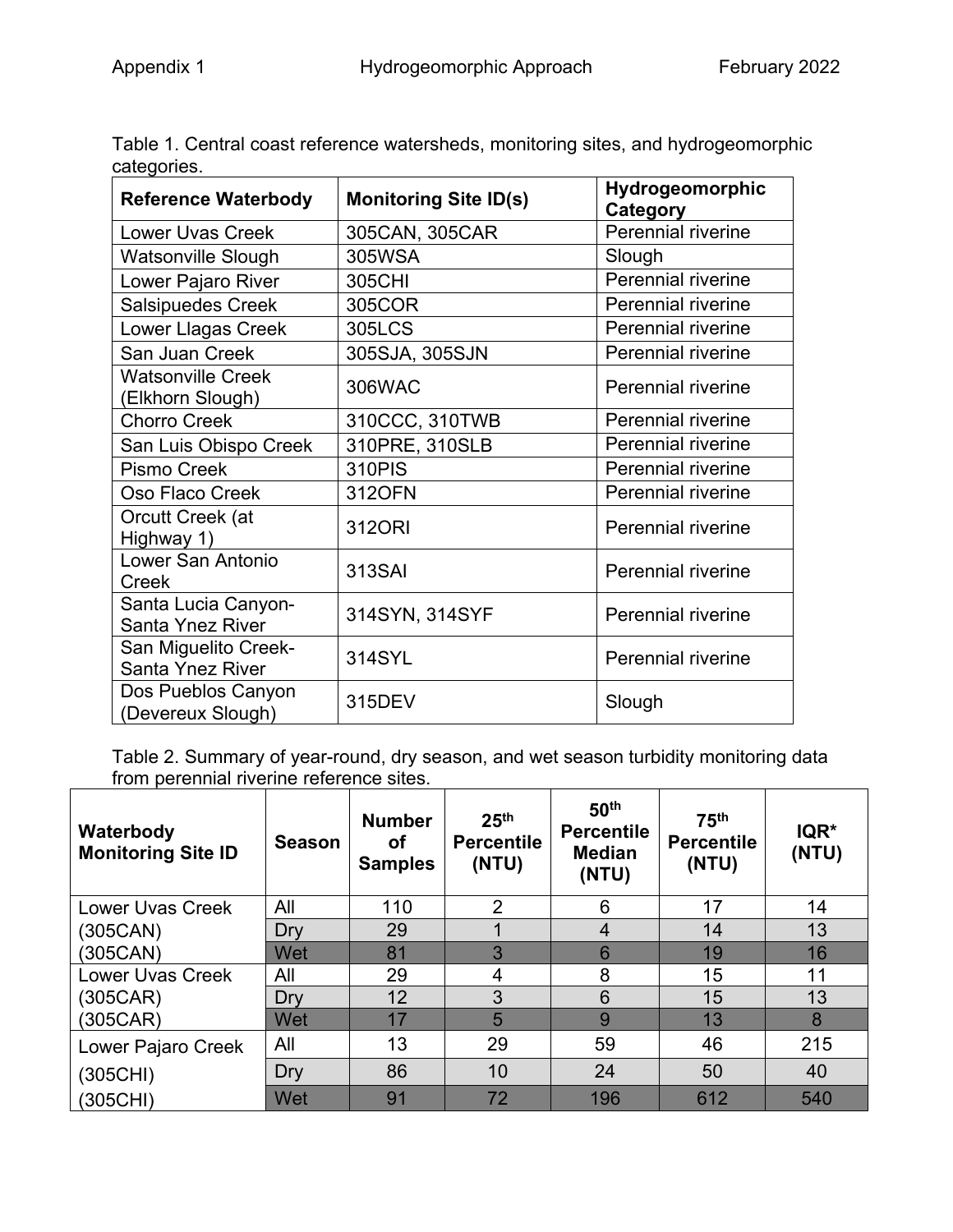| Waterbody<br><b>Monitoring Site ID</b> | <b>Season</b> | <b>Number</b><br><b>of</b><br><b>Samples</b> | 25 <sup>th</sup><br><b>Percentile</b><br>(NTU) | 50 <sup>th</sup><br><b>Percentile</b><br><b>Median</b><br>(NTU) | 75 <sup>th</sup><br><b>Percentile</b><br>(NTU) | IQR*<br>(NTU)   |
|----------------------------------------|---------------|----------------------------------------------|------------------------------------------------|-----------------------------------------------------------------|------------------------------------------------|-----------------|
| <b>Salsipuedes Creek</b>               | All           | 175                                          | 7                                              | 17                                                              | 39                                             | 32              |
| (305COR)                               | Dry           | 68                                           | 5                                              | 13                                                              | 34                                             | 29              |
| (305COR)                               | Wet           | 107                                          | 8                                              | 19                                                              | 47                                             | 39              |
| <b>Lower Llagas Creek</b>              | All           | 151                                          | $\overline{2}$                                 | $\overline{\mathbf{4}}$                                         | $\overline{7}$                                 | 5               |
| (305LCS)                               | Dry           | 61                                           | $\mathbf 1$                                    | 3                                                               | 6                                              | 5               |
| (305LCS)                               | Wet           | 90                                           | $\overline{2}$                                 | $\overline{4}$                                                  | 9                                              | 8               |
| San Juan Creek                         | All           | 167                                          | $\overline{7}$                                 | 14                                                              | 22                                             | 15              |
| (305SJA)                               | Dry           | 69                                           | 6                                              | 9                                                               | 16                                             | 10              |
| (305SJA)                               | Wet           | 98                                           | 10                                             | 17                                                              | 27                                             | 17              |
| San Juan Creek.                        | All           | 28                                           | $\overline{2}$                                 | $\overline{4}$                                                  | 16                                             | 14              |
| (305SJN)                               | Dry           | 10                                           | $\overline{2}$                                 | 3                                                               | $6\phantom{1}$                                 | $\overline{4}$  |
| (305SJN)                               | Wet           | 18                                           | $\overline{2}$                                 | 8                                                               | 23                                             | 20              |
| <b>Watsonville Creek</b>               | All           | 29                                           | 1                                              | 3                                                               | 8                                              | $\overline{7}$  |
| (306WAC)                               | Dry           | 13                                           | $<$ 1                                          | $\overline{1}$                                                  | $\overline{5}$                                 | 5               |
| (306WAC)                               | Wet           | 16                                           | 3                                              | $\overline{5}$                                                  | 11                                             | 9               |
| <b>Chorro Creek</b>                    | All           | 313                                          | 1                                              | $\overline{2}$                                                  | 3                                              | $\overline{2}$  |
| (310CCC)                               | Dry           | 118                                          | $\overline{1}$                                 | $\mathbf 1$                                                     | 3                                              | $\overline{2}$  |
| (310CCC)                               | Wet           | 195                                          | $\overline{1}$                                 | $\overline{2}$                                                  | 3                                              | $\overline{2}$  |
| Pismo Creek                            | All           | 168                                          | <1                                             | $\overline{2}$                                                  | $6\phantom{1}6$                                | 6               |
| (310PIS)                               | Dry           | 71                                           | $<$ 1                                          | $\overline{2}$                                                  | $6\phantom{1}$                                 | 6               |
| (310PIS)                               | Wet           | 97                                           | $<$ 1                                          | $\overline{2}$                                                  | 6                                              | $6\phantom{1}6$ |
| San Luis Obispo Crk.                   | All           | 188                                          | $\overline{7}$                                 | 10                                                              | 16                                             | 9               |
| (310PRE)                               | Dry           | 80                                           | $\overline{7}$                                 | 10                                                              | 14                                             | 6               |
| (310PRE)                               | Wet           | 108                                          | $\overline{7}$                                 | 10                                                              | 21                                             | 15              |
| San Luis Obispo Crk.                   | All           | 178                                          | $<$ 1                                          | $<$ 1                                                           | $\overline{2}$                                 | $\overline{2}$  |
| (310SLB)                               | Dry           | 77                                           | <1                                             | <1                                                              | $\mathbf{1}$                                   | $\mathbf{1}$    |
| (310SLB)                               | Wet           | 101                                          | $<$ 1                                          | $\mathbf{1}$                                                    | 5                                              | 5               |
| <b>Chorro Creek</b>                    | All           | 434                                          | 1                                              | 1                                                               | $\overline{2}$                                 | $\overline{2}$  |
| (310TWB)                               | Dry           | 160                                          | $<$ 1                                          | $\overline{1}$                                                  | $\overline{2}$                                 | $\overline{2}$  |
| (310TWB)                               | Wet           | 274                                          | $\overline{1}$                                 | $\overline{1}$                                                  | $\overline{2}$                                 | $\overline{1}$  |
| Little Oso Flaco Crk.                  | All           | 181                                          | $\overline{7}$                                 | 19                                                              | 39                                             | 32              |
| (312OFN)                               | Dry           | 80                                           | $\overline{4}$                                 | 8                                                               | 20                                             | 16              |
| (312OFN)                               | Wet           | 101                                          | 15                                             | 25                                                              | 50                                             | 35              |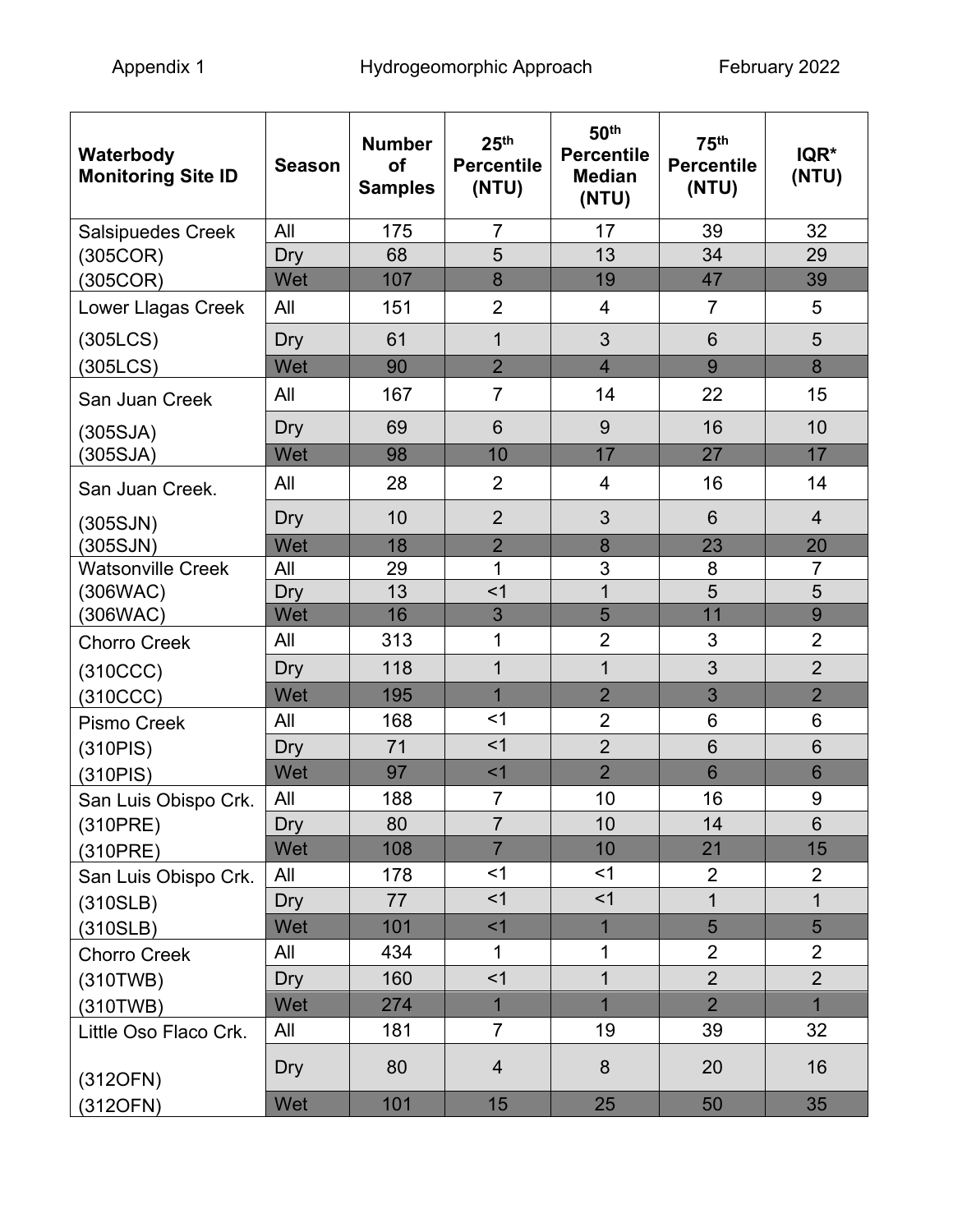.

| Waterbody<br><b>Monitoring Site ID</b> | <b>Season</b> | <b>Number</b><br><b>of</b><br><b>Samples</b> | 25 <sup>th</sup><br><b>Percentile</b><br>(NTU) | 50 <sup>th</sup><br><b>Percentile</b><br><b>Median</b><br>(NTU) | 75 <sup>th</sup><br><b>Percentile</b><br>(NTU) | IQR*<br>(NTU)  |
|----------------------------------------|---------------|----------------------------------------------|------------------------------------------------|-----------------------------------------------------------------|------------------------------------------------|----------------|
| Orcutt Crk. at Hwy 1                   | All           | 199                                          | 9                                              | 22                                                              | 89                                             | 80             |
| (312ORI)                               | Dry           | 85                                           | 8                                              | 11                                                              | 28                                             | 20             |
| (312ORI)                               | Wet           | 114                                          | 13                                             | 53                                                              | 171                                            | 158            |
| Lower San Antonio<br>Crk.              | All           | 166                                          | $<$ 1                                          | 3                                                               | 10                                             | 10             |
| (313SAI)                               | Dry           | 68                                           | $<$ 1                                          | $\overline{2}$                                                  | 9                                              | 9              |
| (313SAI)                               | Wet           | 98                                           | $\overline{1}$                                 | $\overline{4}$                                                  | 11                                             | 10             |
| <b>Santa Ynez River</b>                | All           | 153                                          | $\overline{2}$                                 | $6\phantom{1}6$                                                 | 14                                             | 12             |
| (314SYF)                               | Dry           | 63                                           | $\overline{1}$                                 | $\overline{4}$                                                  | 8                                              | $6\phantom{1}$ |
| (314SYF)                               | Wet           | 90                                           | 5                                              | 9                                                               | 20                                             | 16             |
| <b>Santa Ynez River</b>                | All           | 79                                           | 1                                              | 3                                                               | 8                                              | $\overline{7}$ |
| (314SYL)                               | Dry           | 26                                           | $<$ 1                                          | $\overline{2}$                                                  | $\overline{4}$                                 | $\overline{3}$ |
| (314SYL)                               | Wet           | 53                                           | $\overline{1}$                                 | $\overline{4}$                                                  | 20                                             | 19             |
| Santa Ynez River                       | All           | 220                                          | $<$ 1                                          | 3                                                               | 11                                             | 11             |
| (314SYN)                               | Dry           | 81                                           | $<$ 1                                          | $\overline{2}$                                                  | $6\phantom{1}$                                 | 5              |
| (314SYN)                               | Wet           | 139                                          | $<$ 1                                          | $\overline{4}$                                                  | 14                                             | 14             |
| Average                                | All           |                                              | $\overline{\mathcal{A}}$                       | 8                                                               | 20                                             | 17             |
| Average                                | Dry           |                                              | 3                                              | $6\phantom{1}6$                                                 | 13                                             | 10             |
| Average                                | Wet           |                                              | 5                                              | 11                                                              | 28                                             | 23             |

<span id="page-8-0"></span>Table 3. Summary of year-round, dry season, and wet season turbidity monitoring data from slough reference sites.

| Waterbody<br><b>Monitoring Site ID</b> | <b>Season</b> | <b>Number</b><br><b>of</b><br><b>Samples</b> | 25th<br>percentile<br>(NTU) | <b>Median</b><br>(NTU) | <b>75th</b><br>percentile<br>(NTU) |
|----------------------------------------|---------------|----------------------------------------------|-----------------------------|------------------------|------------------------------------|
| <b>Watsonville Slough</b>              | All           | 142                                          | 14                          | 40                     | 110                                |
| (305WSA)                               | Dry           | 48                                           | 13                          | 22                     | 74                                 |
| (305WSA)                               | Wet           | 94                                           | 15                          | 48                     | 112                                |
| Devereux Slough                        |               | 25                                           | 14                          | 24                     | 45                                 |